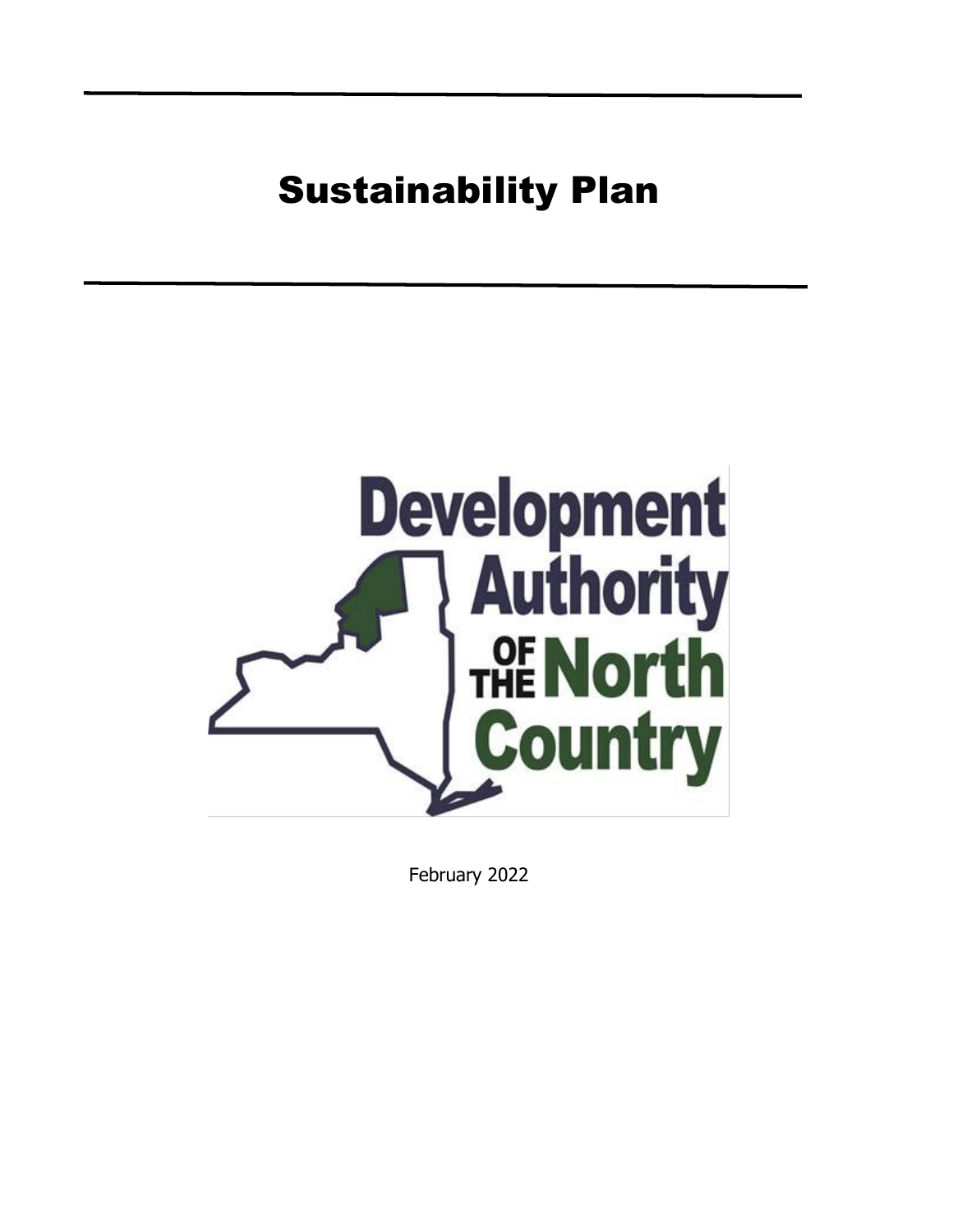# **1.0 Introduction**

The Development Authority of the North Country's (Authority's) Sustainability Plan shall be used as a guide for planning and implementing initiatives that further the ideals of sustainability Authority-wide.

## **2.0 Environmental Policy Statement**

The Authority's environmental policy commits the organization and employees to act as responsible stewards of the environment and to find ways to improve the environment and quality of life of the citizens in Jefferson, Lewis, and St. Lawrence counties through planning, design, construction, maintenance, and operation of its regional infrastructure. The primary environmental goal is to maintain excellence in environmental protection throughout the Authority's service area. The key elements of the Authority's environmental policy are to:

- Meet or exceed all environmental regulations applicable to the Authority's activities.
- Integrate environmental protection and enhancement into planning, design, procurement, construction, and operations.
- Minimize the environmental footprint of the Authority by incorporating the three Rs (Reduce, Reuse and Recycle).
- Support advancement in environmental protection and sustainability through the use of innovative technologies.
- Leverage the Authority's existing partnerships to impact regional environmental improvements.

#### **4.0 Environmental Case Statement**

Operating the Authority as a sustainable organization not only benefits the environment, it also benefits the Authority's customers. The Authority acknowledges our corporate social responsibility to operate as a sustainable organization and sets the example for our partnering counties, municipalities, and communities as a whole.The following case statements indicate some of the ways those benefits can be achieved:

#### • **Community Benefits**

- o As a regional organization, the Authority's activities have wide-ranging environmental, health, and safety impacts on the residents of Jefferson, Lewis, and St. Lawrence counties. It is the Authority's obligation to ensure that the organization is operating in a sustainable manner that benefits the communities served now and into the future.
- o Developing infrastructure that incorporates environmental improvements is beneficial to the communities served and to the Authority. These projects create a positive image of the Authority as a regional organization and improve the quality of life of the residents in the communities served (i.e., the Kanik Nature Trail, Murray Trail, Glasier Trail and Education Center).

#### • **Saving Taxpayer Dollars**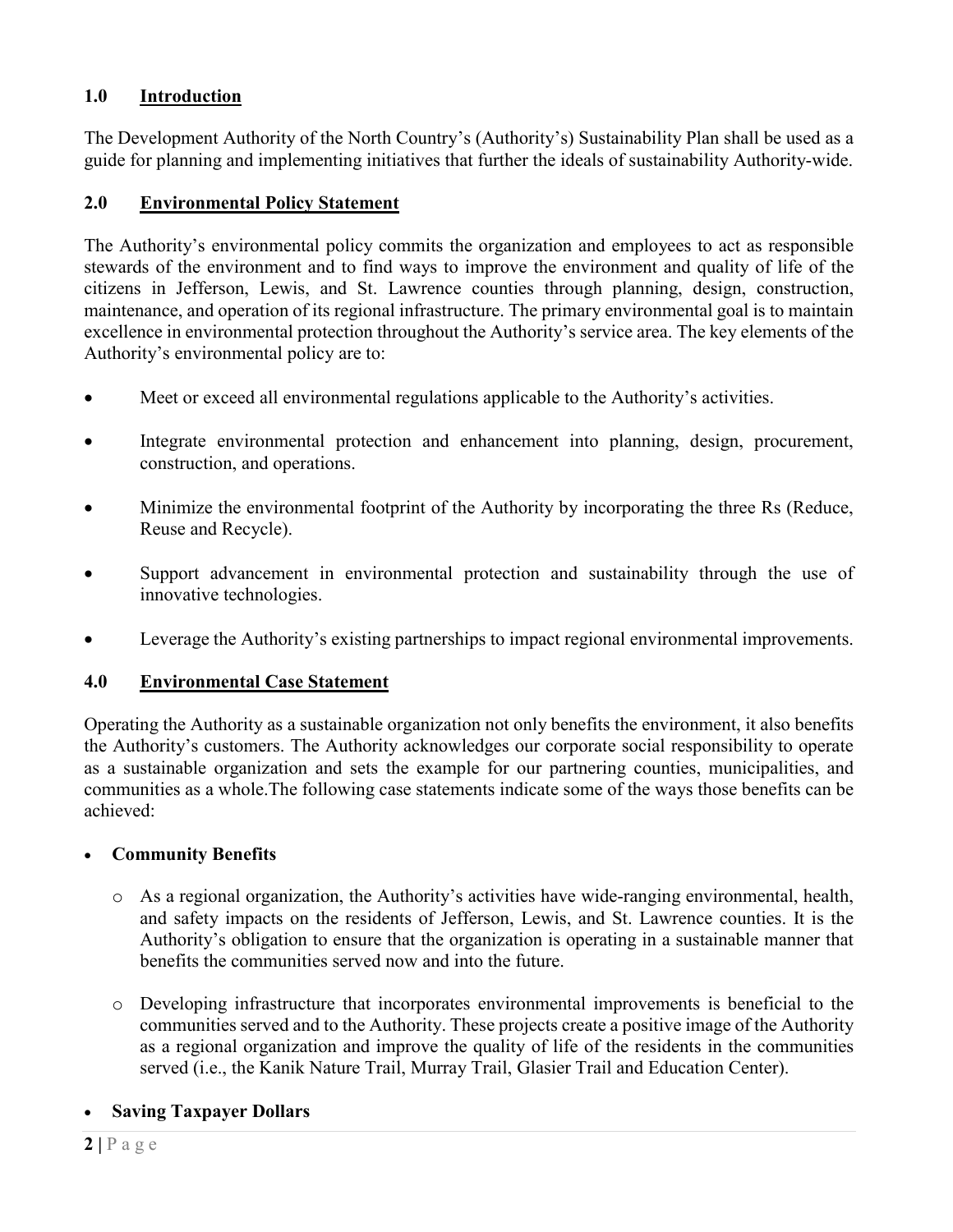- o Reducing energy losses and improving operational efficiencies lowers operating costs and saves Authority customers money.
- o Retrofitting and upgrading aging infrastructure with more modern and efficient technology saves operating dollars in the years to come.
- o Finding other uses for scrap equipment, and increasing recycling throughout our organization reduces operating costs.

#### • **Improving Employee Health**

 $\circ$  Utilizing green cleaning products and reducing the toxicity and number of chemicals in inventory will reduce exposure, improve indoor air quality by reducing airborne dust and chemical gases, and promote a healthier environment, thereby, lowering sick days and absenteeism.

#### • **Saving Natural Resources**

- o Purchasing recycled paper reduce greenhouse gas emissions that can contribute to climate change, extends the fiber supply and contributes to carbon sequestration, saves considerable landfill space, reduces energy and water consumption, and decreases the need for disposal.
- o Developing an innovative use for waste heat at the landfill will positively impact the carbon footprint of the North Country.
- o Utilizing Authority owned acreage to develop potential use for solar energy advancements.
- o Reducing the amount of leachate generated at the Authority landfill by implementing operating practices to clean shed more of the stormwater that falls directly on the waste mass is expected to create options for less expensive leachate treatment at the facility.

#### **5.0 Sustainable Initiatives**

Improving the Authority's commitment to sustainability requires planning, implementation and evaluating progress towards specific goals. The following initiatives have been identified as ways to improve the Authority's sustainability program:

- Create a shared understanding of sustainability;
- Minimize waste at the source and encourage reuse;
- Reduce the use of toxic chemicals;
- Recycling and composting;
- Encourage reductions in energy use; and
- Conserve natural resources.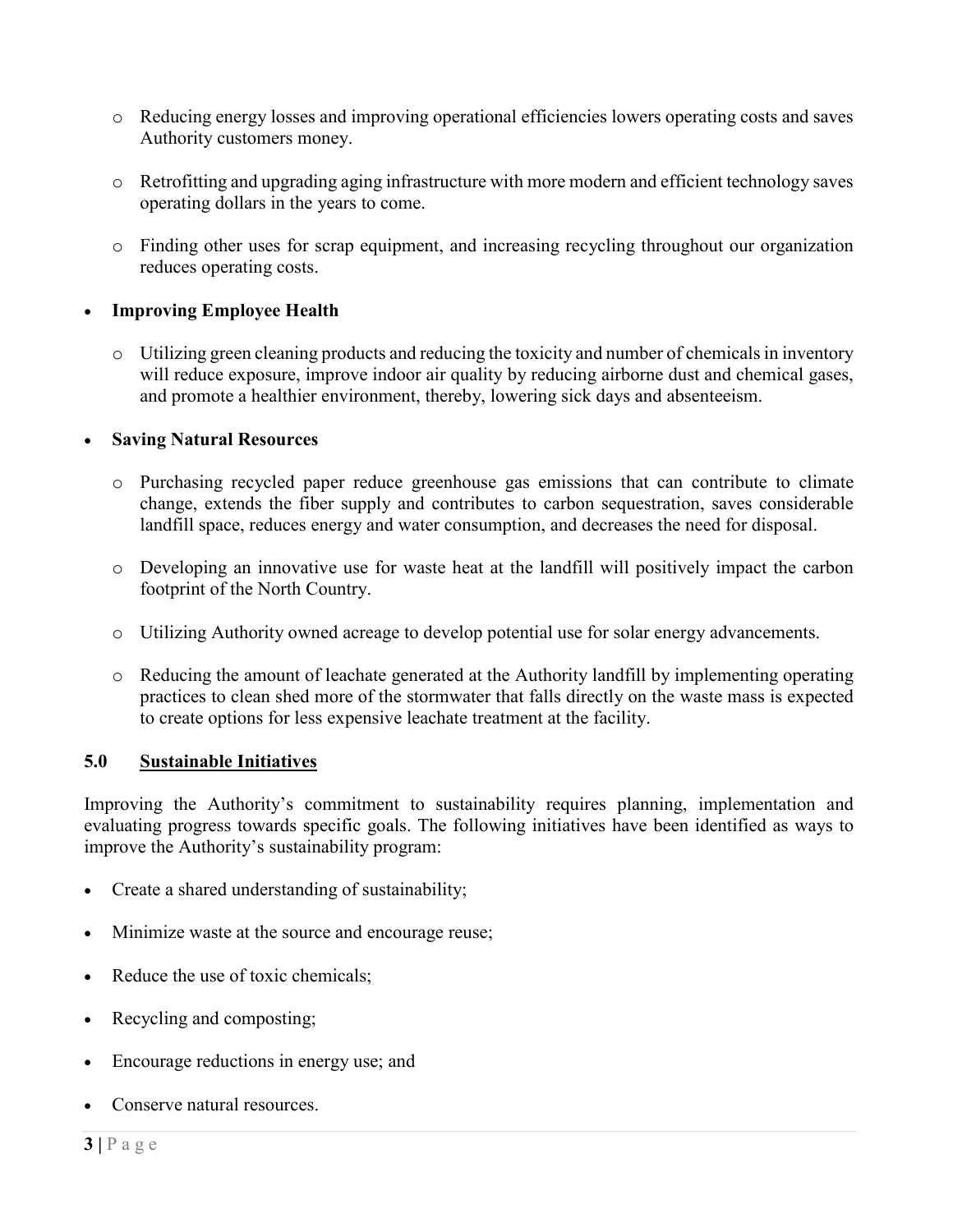# **5.1 Sustainability Education**

To move the Authority toward a more sustainable organization it is important, that all levels of the organization understand the principles of sustainability, why it is important and what role employees play in achieving sustainability goals. To this end, the Authority has developed a sustainability training program to educate employees about the initiatives in place and the importance of why they exist.

# **5.2 Minimize Waste at the Source and Encourage Reuse**

Several practices have been implemented at Authority facilities to minimize waste including: utilizing electronic documents to minimize paper use, purchasing recycled paper, double-sided printing, and implementing power savings measures.

## **5.3 Reduce the Use of Toxic Chemicals**

The Authority utilizes an online service as for compliance with 29 CFR 1910.1200 (Hazard Communication standard) and to help manage the Authority's chemical inventory. On an annual basis the inventory is reviewed to determine if chemicals can be consolidated, and to identify potentially less hazard substitutes.

## **5.4 Recycling and Composting**

The Authority utilizes single-stream recycling programs as detailed in the Authority's Recycling Guidance & Procedure and has established composting programs at the Water Quality and Materials Management facilities.

#### **5.5 Encourage Reductions in Energy Use**

Energy reduction is encouraged. Measures taken to reduce energy use include the use of motion detected lighting in offices, using programmable thermostats during off hours to reduce heating and air conditioning requirements when buildings are not occupied, and shutting off computers and monitors when not in use.

#### **5.6 Conservation of Natural Resources**

Preplanning for projects should include sustainable practices, to include opportunities for water quality protection such as porous asphalt, sustainable landscaping, use of organic fertilizers, low flow plumbing fixtures, gray water collection, rainwater collection and use of non-potable water.

#### **6.0 Record of Revision**

| <b>Revision Number</b> | Date    | <b>Description of Updates</b> |
|------------------------|---------|-------------------------------|
| Rev. 0                 | 10/2008 | Document Created.             |